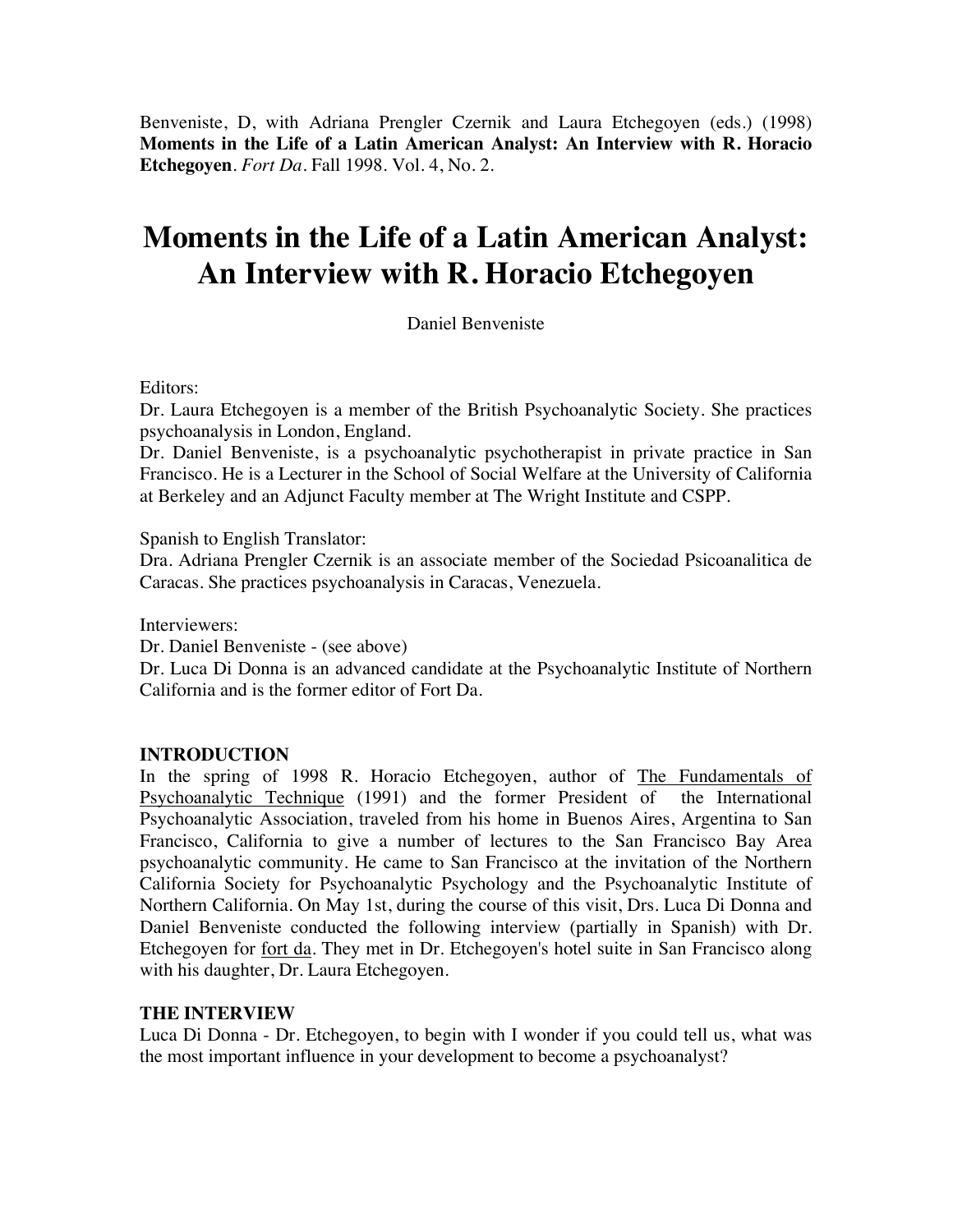R. Horacio Etchegoyen - The main influence in my psychoanalytic life was definitely Heinrich Racker. He was my analyst. Actually I had three psychoanalytic experiences. My first analyst was Luis Rascovsky, the brother of Arnaldo Rascovsky. He was also known as 'Lucio'. He was an intelligent man who had a great ability to understand the unconscious. This analysis, however, ended badly. I think that he lacked some subtlety for dealing with a patient like me who was very anxious at the time and most anxious to become an analyst. He thought that wish of mine - to be an analyst - was the main resistance to be analyzed. He finally concluded that he could not go on with my analysis and he decided to stop it. This was a terrible blow for me. Lucio told me that I was a very clever man and that perhaps I might have a good development as a mathematician or even a medical doctor but never, in his opinion, as an analyst. He definitely thought I would never become an analyst.

Di Donna - So you have proven the contrary quite well.

Etchegoyen - (laughter) Possibly... Even though I was very anxious at the time and had quite a lot of pathology that needed analysis, I think he was wrong. I do not think he was able to deal with the material appropriately. Of course, I never dared to say this to him. When he informed me that he had decided to stop my analysis he said "I have analyzed my countertransference, and my countertransference cannot bear it any longer." In a courageous or naive move I dared to ask him then, "With whom?" That is, with whom had he analyzed his countertransference. He answered angrily "WITH MYSELF, OF COURSE!!" Well, that was the end of that analysis. I had really a very bad time.

Not too long after this I started analysis again with Racker. Enrique Pichon-Rivière, a great man who was a teacher of us all, helped me very much at that moment. He sent me a patient, for instance, and he managed to get another analyst for me. Lucio had given me two names as prospective analysts - Mauricio Abadi and Juan Carlos Bisi, the latter being his own son in-law. I did not like them and opted for asking Pichon and Krapf for help. E. Eduardo Krapf was a senior analyst, a well known psychiatrist, and the head of the Mental Health Division in the World Health Organization. Lucio had made the point that I should go to a non-training analyst so that I would not use the defense of wanting to be an analyst in a future analysis. Lucio analyzed me very well in some areas. Perhaps the main point he dealt with was that I had always been the top pupil in the class. I had always got, from primary school through medical school, the gold medal for academic achievement. He thought that this ambition of mine, of wanting to be the best, was the strongest resistance in my analysis. I think that at that early stage of my development he was completely right. Nevertheless, I think this should have been a matter for the ongoing analysis and not a matter for which he should reject me as a patient. One could say, to put it in another way, that Lucio resorted to an active technique, forcing a change of analyst to overcome my resistance.

I met Racker initially as a lecturer at the Copernico Clinic. Copernico is a very posh district in Buenos Aires where Pichon had his Clinic and I attended classes there. My teachers were people like Arnaldo Rascovsky, Angel Garma, Leon Grinberg, David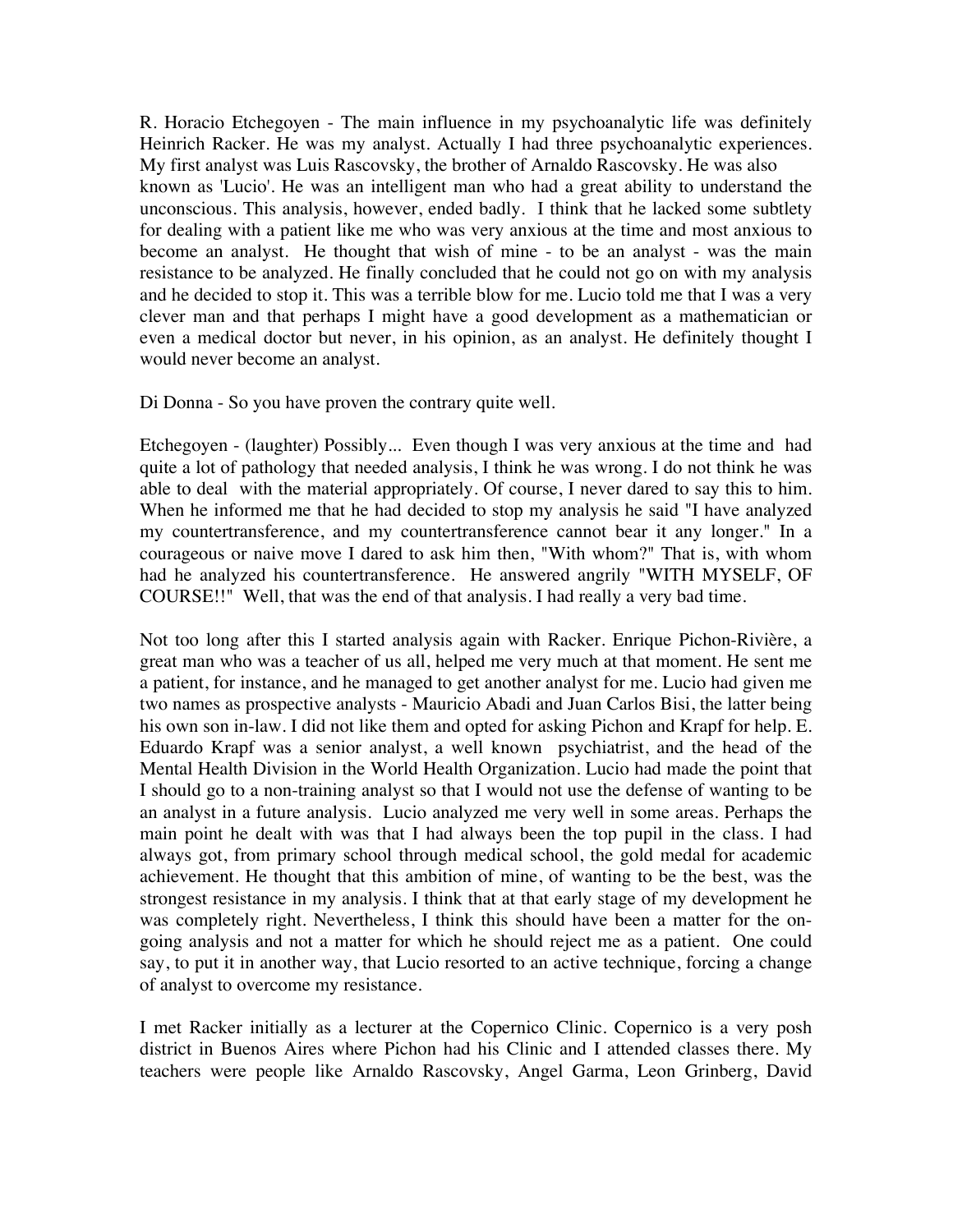Liberman, Rebe Alvarez de Toledo, Teo Schlossberg, Alberto Tallaferro who was my first supervisor, the Barangers, Jorge Mom and many others.

Di Donna- La créma de la créma!!

Etchegoyen - Yes, the cream of the cream. There was also 'La Negra' - Arminda Aberastury. She was Pichon's wife and was known as La Negra as she was a dark skinned beautiful woman. Elena Evelson, who became a very distinguished Kleinian child analyst and who was at that time Pichon's secretary at the Clinic, was to become a close colleague and friend of mine in future years.

Di Donna - I understand that 'La Negra' was the first child analyst to introduce Melanie Klein to Latin America. Was Maria Langer already there?

Etchegoyen - Yes, she was. 'Mimi' Langer, as we all called her, had arrived to the country in 1942, some months prior to the foundation of the Argentine Psychoanalytic Association. Racker arrived from exile some time later. I listened to Racker in clinical discussions and I felt that he was a very good person, and a very good analyst. I decided to approach him for analysis on a therapeutic basis. In our

first meeting Racker told me that he would accept me but that he thought it advisable to mention that he would soon become a training analyst and wondered if this could be problematic for me. "The unconscious," he said, "is very tricky." I distinctly remember his words and his smile at that moment. I then told him "Well, I asked you for a therapeutic analysis. If you become a training analyst it is up to you to analyse the problem that may emerge in this situation." And Racker accepted.

My experience with Racker lasted for seven years (1950-1957) up to the moment at which I was appointed Professor of Psychiatry at the National University of Cuyo in Mendoza. After this move I planned to continue to have short periods of analysis with Racker when I travelled to Buenos Aires (1100 km, one and a half hours flight away). During the second trip Racker thought I was ready to finish and we agreed to end the analysis not too long afterwards. Later on I learned from Mimi that Racker was seriously ill. He died of cancer in January 1961.

My first year of analysis with Racker was a momentous time in my life because I could not believe how gentle, cordial, and at the same time how firm he was. I am reminded of an anecdote at the very beginning of my treatment. In those days everybody smoked during their analytic sessions. Racker had two bronze ashtrays on his desk. After a while, lying on the couch, I wanted to smoke and wondered about an astray. Racker mentioned that there was one on the desk. I complained that I felt inhibited and that it was difficult for me to get up from the couch to fetch it. Racker stood up and handed it to me. The following day the same situation arose. Needless to say Racker did not stand up for me this time and only analyzed my manic defenses! I myself stood up and went for it. Dani, Heinrich's second son, many years later, gave me those two ashtrays as a present. I have still got them.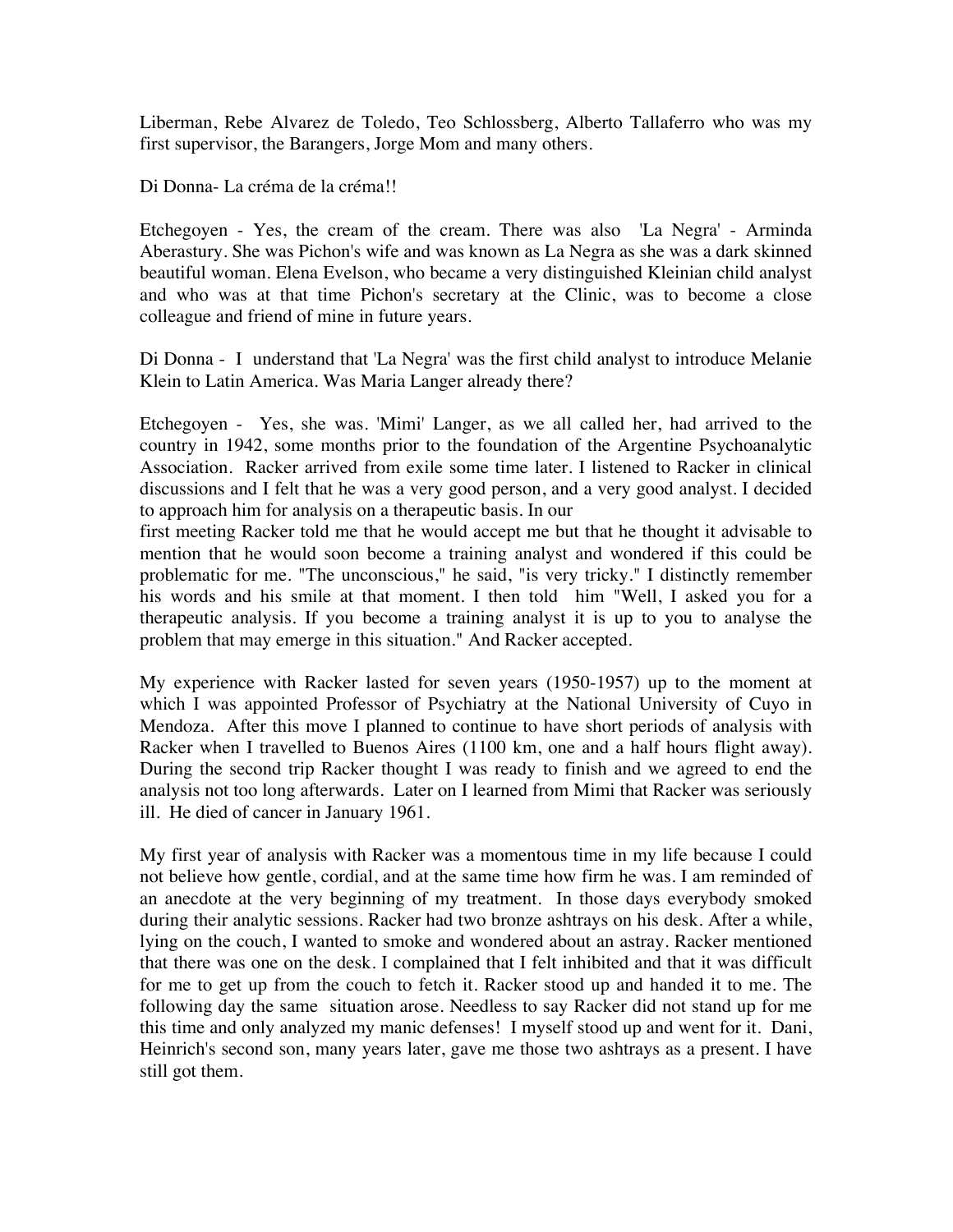Di Donna - Do any other anecdotes come to mind that could give us more of the flavor of Racker as a man and analyst?

Etchegoyen - Yes, quite a few. For example when we discussed the fee. Racker asked me"How much did Lucio charge you?" and I said "Thirty pesos". He then asked me if I had been able to pay that fee. I replied that it had been too much for me. Racker said "Well, but I cannot charge you less than that." When he said that my nose got stuffed up. I hesitated a little since I clearly thought that Racker had made a mistake and I was uncertain as to whether I should tell him so. At the same time I felt that my analysis was at stake over that minor incident. If I was not able to speak my mind and say what I thought or felt I feared this new analysis would not develop well. I then told Racker "My nose is blocked because of what you said. You should have asked if I could pay you that or more than that, instead." Racker agreed "Yes, I think you are right. I made a mistake. I asked you the wrong question. I should have really asked you if you can pay me a thirty pesos fee or more instead of the way I put it to you." My nose unplugged immediately and I thought that I was in front of an analyst. Of course, he charged me the 30 pesos. It was not the matter of the money as such but the way in which he had presented it.

Daniel Benveniste - That's a nice story because it shows both Racker's personality and his way of working. Do you recall any other anecdotes?

Etchegoyen - I remember many. It now comes to mind a beautiful episode in the analysis of José Remus Araico, a pioneer of Mexican psychoanalysis, who was at the time in analysis with Heinrich. It so happened that many analysts used to have a week-end house in Escobar, a place not too far from the Capital. On one occasion Racker's children had found a partridge in the countryside and decided to bring it back home to Buenos Aires. 'Pepe' Remus was in the middle of his Monday session when he saw, in the middle of a bookcase shelf in Racker's consulting room, which was at the foot of the couch, a live partridge. 'Pepe' Remus became paralysed and speechless. Racker realised what was happening and said "Allow me to eliminate the hallucination." He got up and removed the partridge from the room.

Benveniste - Racker seems to have had an internal freedom, a good sense of humor and also a graceful way of dealing with an unexpected situation.

Etchegoyen - Yes, he did. In those years, the 1950s, Racker was building up the theory of the countertransference and I noticed during my analysis the way in which he dealt with my fantasies about his countertransference. He never rejected my thoughts when I made some comment or even an interpretation of what I thought was his countertransference. He never confirmed them either. He only analyzed my thoughts and feelings about it and I felt free to say what I thought.

Benveniste - I understand that following your years in Mendoza you went to London. How did this come about?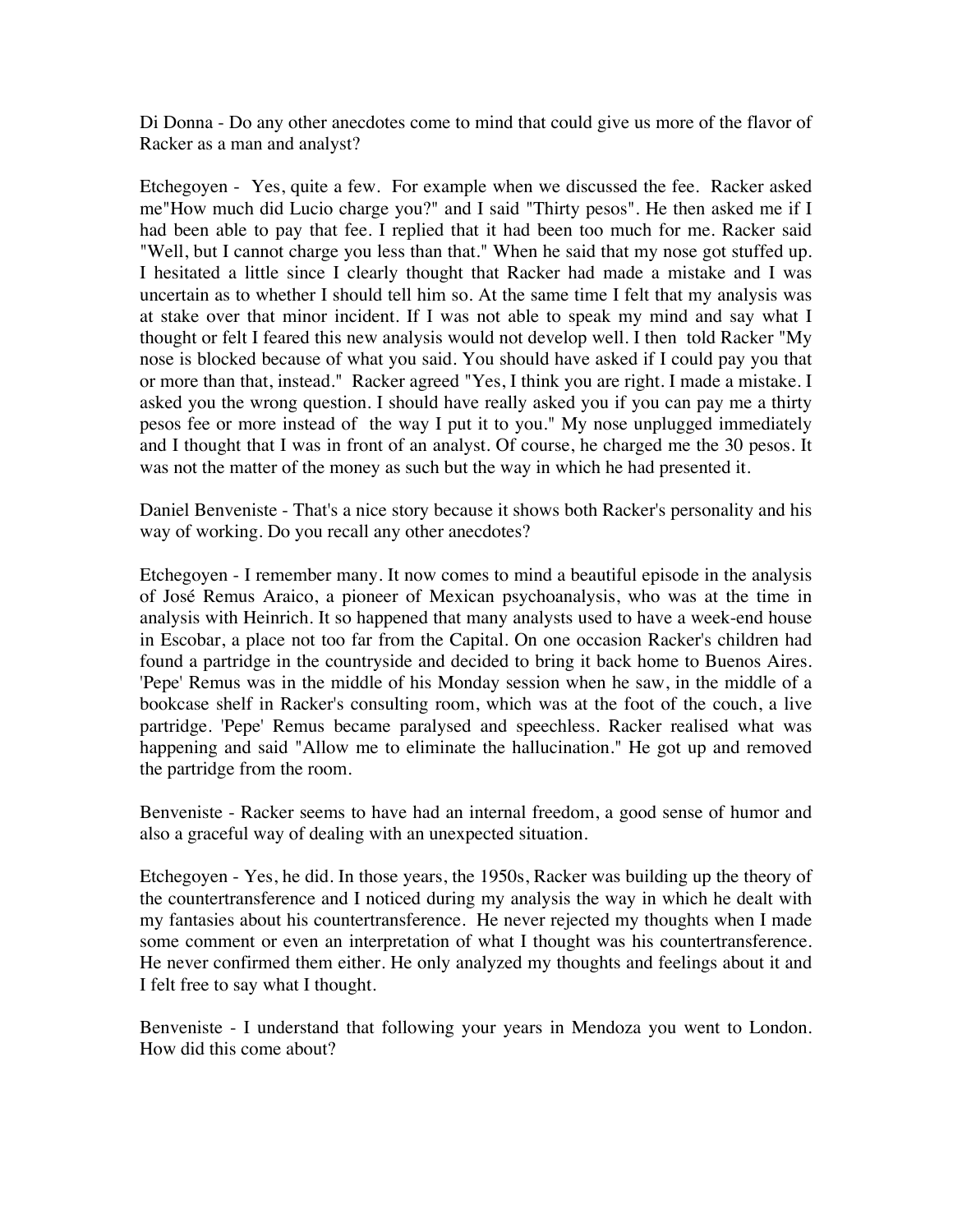Etchegoyen - That's right. After my stay in Mendoza, where I was Professor of Psychiatry and started what is now the Mendoza Psychoanalytic Society, I went to London on a fellowship of the World Health Organization. This was in 1966. The World Health Organization appreciated very much my work as a teacher in Psychiatry and they wanted to have my chair as a model for all Latin America. I had had difficulties with the establishment at the Mendoza Medical School, which was actually very religious and reactionary. My liberal position and being an analyst were anathema for the Cuyo National University establishment. At that juncture my contract appointment with the Mendoza University was coming to an end. The chair was advertised and I won tenure by unanimity. However, the University Board did not confirm the appointment for political reasons. The W.H.O. stepped in and offered me the chance for further research and psychoanalytic education. So I went to London and there I had a good experience with the Kleininan group, with Betty Joseph, Hannah Segal, Herbert Rosenfeld, and especially Roger Money-Kyrle who I consider to be one of the most influential people in my life.

Benveniste - Were you directly associated with Melanie Klein?

Etchegoyen - No, she had already died. I arrived in London in 1966 and she died in 1960. The most serious shortcomings of my life are that I didn't meet Melanie Klein or Carlos Gardel! (laughter)

[Carlos Gardel was the greatest Argentinian Tango singer!]

Benveniste - Which one would you have rather met?!

Etchegoyen - CARLOS GARDEL!! (laughter)

Benveniste- I knew it! (laughter)

Etchegoyen - So, Elida and I went to London with our two youngest children: Laura and Alberto. They studied English and even worked to have pocket money. This came in handy as the bursary (fellowship money) from the W.H.O. was hardly enough to pay the rent of the Hampstead flat we lived in! Our eldest daughter, Alicia, was already advanced in her medical studies and remained in South America with her grandparents.

At that time I had a short but very intensive and very productive analysis with Donald Meltzer which changed me a lot. His influence was very strong on me as was Betty Joseph's and Esther Bick's who were my supervisors then. With the passage of time, however I have realized that my core psychoanalytic experience was my analysis with Racker. Nowadays I tend to see my work, or would hope to see my work, as a continuation of his.

Di Donna - So you followed in the footsteps of Racker, who was interested in technique and it seems then, that from Racker you developed your interest in the technical aspects of psychoanalysis.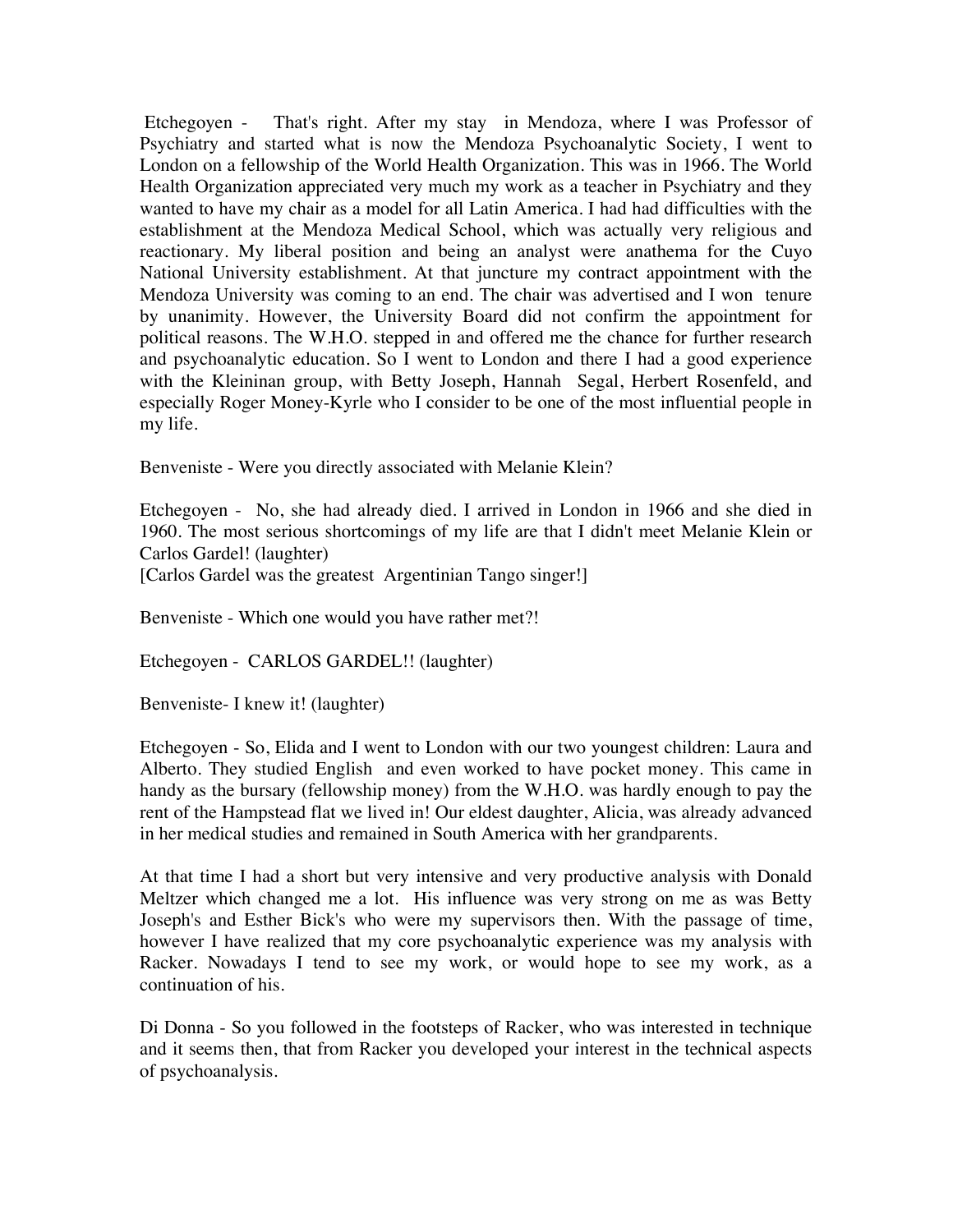Etchegoyen - Yes, I think it was this way. The other influence from Racker was how to integrate in the psychoanalytic work the countertransference as one of the main instruments for understanding the patient but not as the basis for an interchange with the him. Racker never confessed his countertransference.

Di Donna - In the United States, there is now a trend among some analysts to reveal their countertransference in the analysis. What do you think about this technique?

Etchegoyen - I think it is a big mistake. Because in that way we change the necessary asymmetric positions between psychoanalyst and patient. In the same way, I would consider it a big mistake if a father were to tell his son, when he was approached to discuss, say, the son's sexual difficulties with women, that he himself has had similar problems with his wife, (the son's mother) etc. This is not good. Such a father would be stepping out of his role. His role as a father is to listen to his son's problems or anxieties. He could say something like "Any young man can have problems. Don't worry. You can manage it." But he must never tell him his own problems. It would only burden the son and not help him at all. I think it is just the same in psychoanalysis. You may recall that Jung used to proceed in a similar fashion with his patients, by telling them his dreams and his problems.

Benveniste - Last month I was at a party at the home of Dra. Adriana Prengler, an analyst in Caracas, Venezuela. At that party I met Dr. Mauricio Goldenberg, the legendary psychiatrist who introduced psychoanalytic concepts into psychiatric hospitals in Argentina. What can you tell us about your association with him?

Etchegoyen - I had met Mauricio Goldenberg when I had my training as a psychoanalyst in Buenos Aires and I worked as a psychiatrist in the Melchor Romero mental hospital in La Plata. In those years Mauricio started the first psychiatric service in a general hospital in a suburb of Buenos Aires which is called Lanus.

Mauricio developed the best psychiatric center for training, assistance, and research in Latin America, or even in the world. He had a lot of very able pupils who studied communication, group interaction, psychoanalysis, social (field) community psychiatry, psychopharmacology and research. He managed to guide his pupils in a wonderful way to do psychodynamic psychiatry and psychotherapy. He was in close contact with important psychoanalysts like Celes Ernesto Cárcamo, Mimi Langer and, of course, Pichon-Rivière. We, the younger generation then, were all pupils of both Enrique Pichon and Mauricio Goldenberg.

Mauricio represented and stood as a model for all of us and was, because of his outlook and merits, the main figure that opposed the traditional and old fashioned psychiatric establishment at the time. A contemporary of his was also instrumental in the momentous changes that were taking place in public health then. This was Professor Florencio Escardo, a pediatrician. He was implementing revolutionary measures in the care of children in the public hospitals.In the same way that Mauricio had brought psychiatry to the General Hospital, away from the asylums, Florencio, with a psychoanalytic outlook,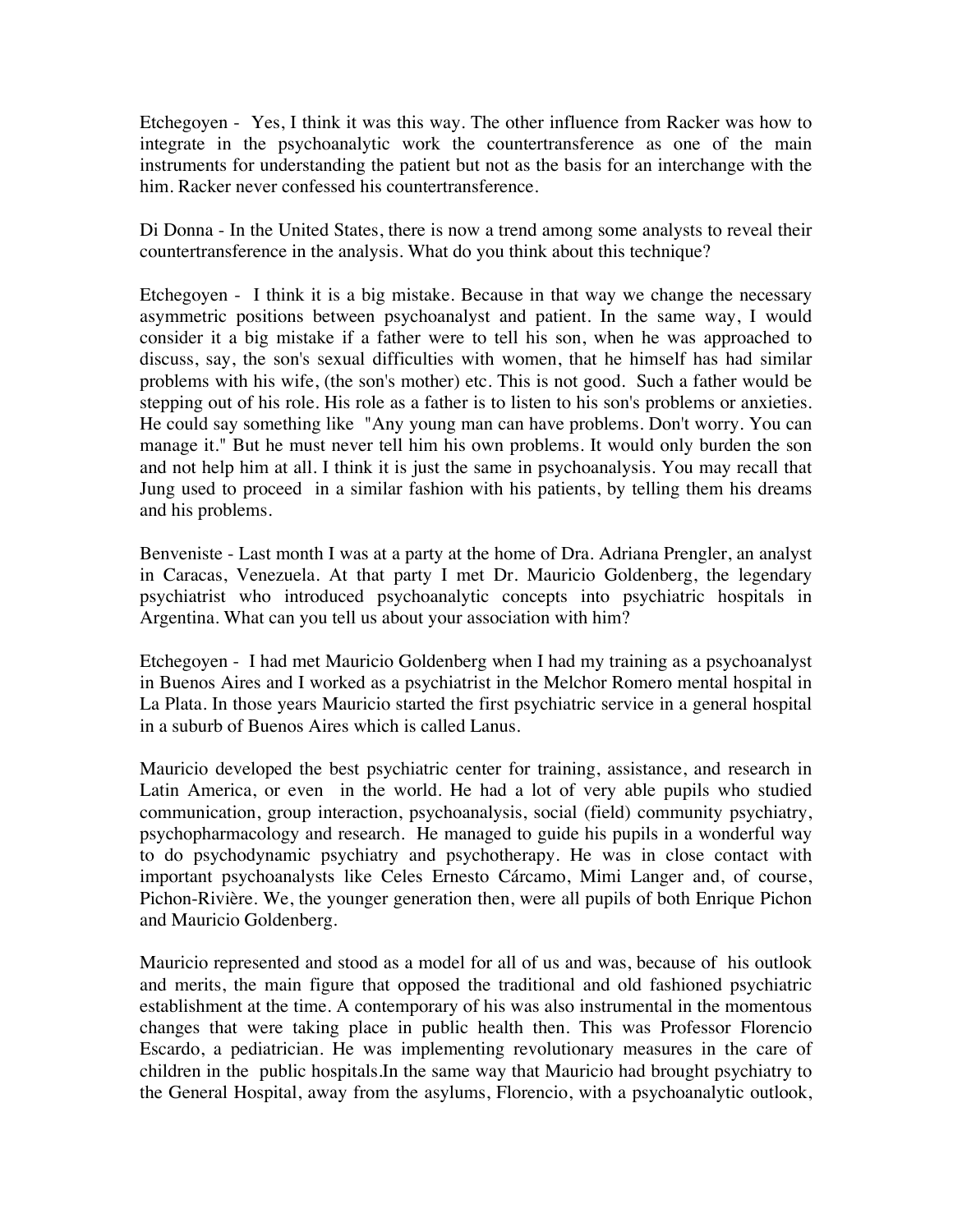decided to involve the mothers of the children in their care. He was one of the most important pediatricians in the country, and a writer too. He wrote many good books for instance "Buenos Aires Geography." He also wrote a series of short articles under the pen-name of Piolín de Macramé (The Thread of the Macramé - used for crochet knitting). They were called "Oh" - "Oh the Psychoanalysis," "Oh the Marriage," "Oh the Woman," They were very intelligent and humorous short pieces.

Now, just as I was moving up from being a professor on a contract basis to a full Professor of Psychiatry (and Psychological Medicine) in Mendoza, it so happened that the Chair of Psychiatry at the Buenos Aires Medical School became vacant. This most important and prestigious position was advertised and a panel had to be designated to evaluate the candidates for the job. At that time Florencio Escardo was the Vice-Rector of the University of Buenos Aires and he decided to appoint me to the panel to select the Chair of Psychiatry. I accepted with some reluctance. I told Florencio, "Florencio, I don't have enough stature to be in such an important position." He then replied: "No, you are wrong. Mauricio and yourself are the best psychiatrists in this country so you have to be on the panel to appoint the next Chair of Psychiatry." But it turned out that in the end the gang that dominated in the mental hospital in Buenos Aires, who were very reactionary people, not very good psychiatrists and quite against psychoanalysis and social psychiatry, etc., managed to make an alliance with the equivalent group in Mendoza and got me out of my Professorship of Psychiatry, just to get me off of the appointments panel in Buenos Aires. It was in some ways a Mafia-like operation.

Benveniste - What do you mean when you say "Mafia?"

Etchegoyen - It wasn't really the Italian Mafia, as it is known here, but it was an organized corrupt organization. They couldn't ask me directly to enter the organization but they let me know that if I resigned from my position on the Buenos Aires appointments panel they envisaged that I would have no problems to be confirmed as Professor in Mendoza. But, of course, that was not acceptable. And that was when I went to London.

Benveniste - In your book The Fundamentals of Psychoanalytic Technique you cite the work of many San Francisco Bay Area analysts such as Siegfried Bernfeld (in San Francisco from 1937-1953), Robert Wallerstein, L. Bryce Boyer, Merton Gill (in San Francisco from 1953-1963), Norman Reider, and Ed Weinshel. But there are only three very short references to the work of Erik Erikson. He lived in the Bay Area for 27 years (1939-'51; 1964-'65; 1973-'87) and is considered one of the most famous analysts in the world. Why does Erikson get so little attention in your comprehensive book?

Etchegoyen - I value Erikson to a great extent but I don't think he made a lot of contributions to psychoanalytic technique. Bob Wallerstein, who was very generous in the foreword that he wrote for the English translation of my book, showed me the omission of Erikson's contributions in my book. I asked him which work (paper, book, article) I could cite from Erikson regarding technique but he could not think of anything specific. Yesterday I asked the same question to Tom Ogden and Bryce Boyer. They both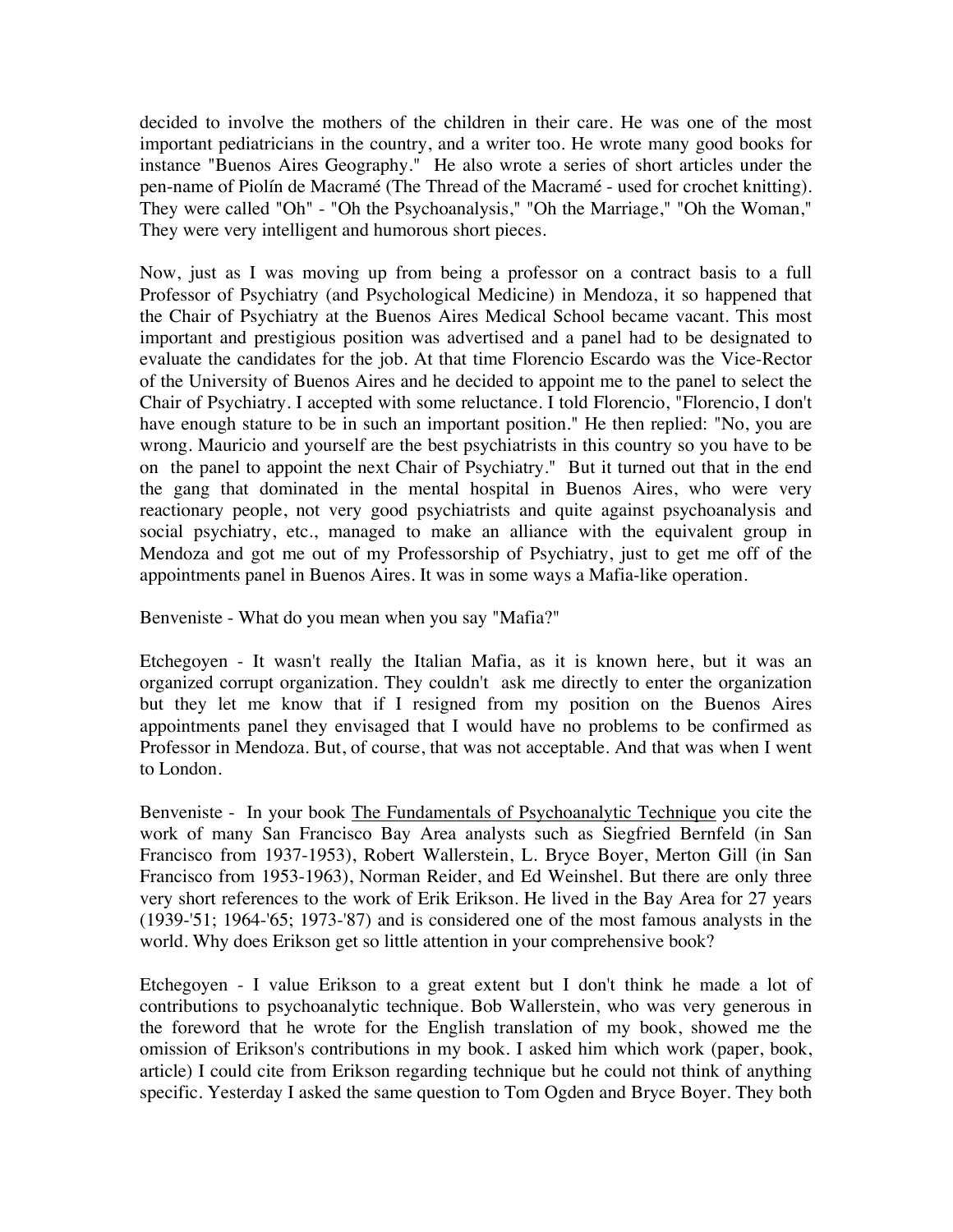told me that Erikson was an admirable analyst. Boyer said that Erikson's book (Childhood and Society) had a huge influence in his life because it shows the relationship between the libido theory and the social environment. As you know this has been a widely read and successful book. I intend to re-read Erikson's work to see if something escaped me and please, do tell me if you think there is something I need to include for the second edition of my book.

Benveniste - Stephen Schlein, is now doing research on Erikson's clinical technique and he suggests Erikson's The Dream Specimen of Psychoanalysis (1954) and chapters two and five in Insight and Responsibility (1964) as prime references illuminating Erikson's clinical technique with adults. But I have another question now, what about Anna Freud? Did you know her? or have any association with her?

Etchegoyen - I did meet her during my stay in London in 1966. At that time I had become good friends with two colleagues - Pere and Nuria Bofill. They were Catalans, from Barcelona. They were doing further analytic training in London with the Kleinian group. They were very generous in their friendship with me and my family. This was not only in a symbolic way, but very concretely since they helped us financially. The financial help was provided in a very dignified and noble way, "a la catalana." They asked my children, who were adolescents at that time, to teach and prepare their own children for the high school exams in Spain and they paid them a good fee for their efforts!

Nuria was also an excellent cook and we were often treated to delicious Catalan dishes with fresh seafood that Pere would bring by plane from his weekly trip to Barcelona to see his patients. While Nuria and the children lived in Hampstead, Pere commuted to Barcelona to work. In one of those marvelous lunches we came to know Humberto Nagera. He was a distinguished analyst, a Cuban man, who was at the time the right arm of Anna Freud. He invited me to go to the Anna Freud Center and, of course, I went with pleasure. He introduced me to Anna Freud. I attended the seminars but they were theoretical topics and not very interesting to me. I found them a little boring, and the seminars always finished with Anna Freud's speeches which, albeit excellent and decisive, gave one the feeling that all discussion was irrelevant and that Miss Freud always had and said the last word. After the second or third meeting that I attended, Anna Freud learned that I was in analysis with Meltzer and so I was told that she felt that I should not continue going to the Hampstead Clinic.

Benveniste - Oh no!

Etchegoyen - However, I also want to say, and it is painful to do so, that when I mentioned to the people from the Kleinian group, who had adopted me like a son, that I was going to the Anna Freud seminars, they didn't like that either. And one of the senior Kleinians said to me, "Well, I thought that you were committed to the Kleinian group." That was also wrong because I wanted to learn from Anna Freud too. Why should they ask me for a commitment to the Kleinian group? I think they should have said to me: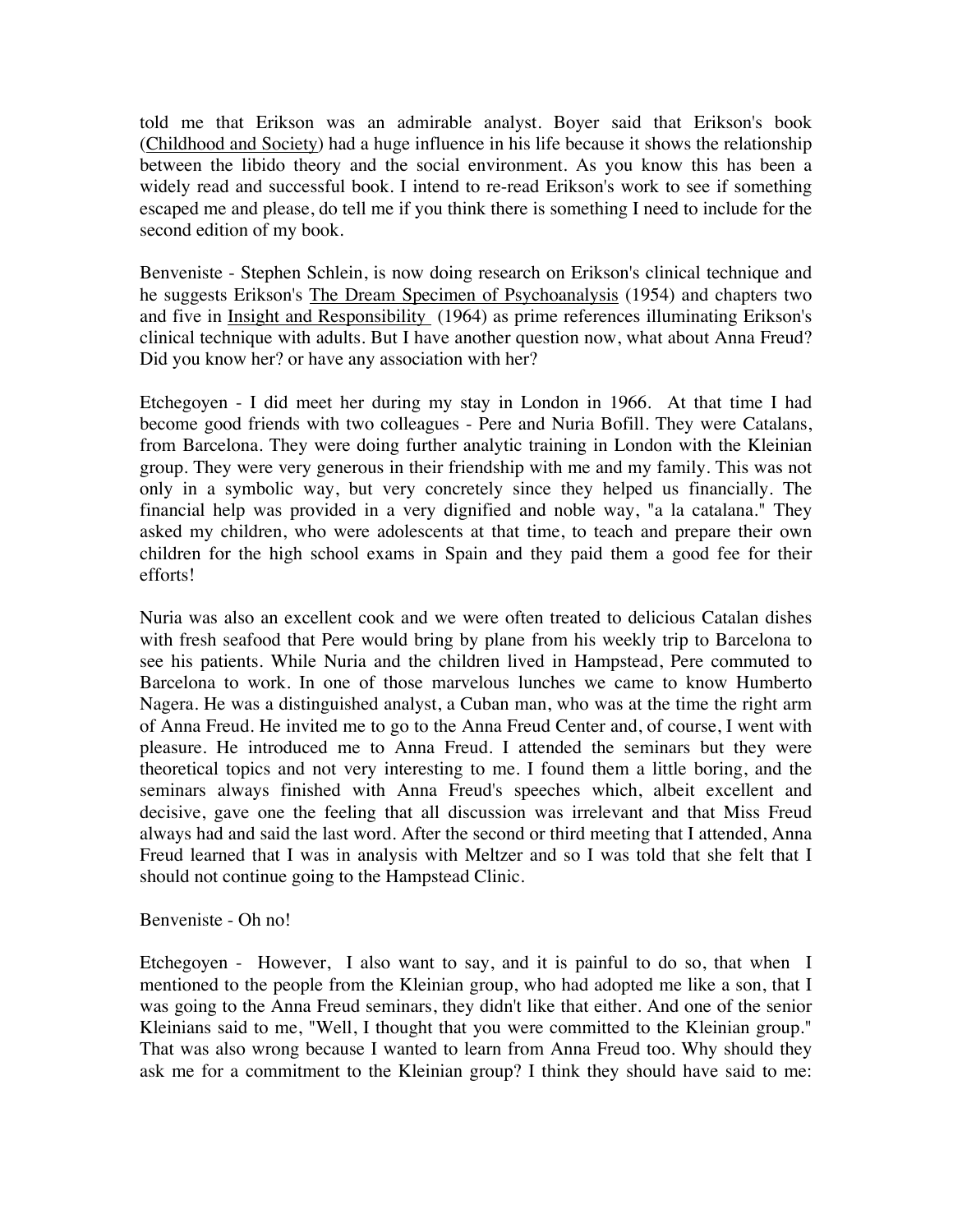"Look at both groups and then choose one." That would have been, to my mind, a healthy policy.

Di Donna - Do you think that things have changed in this respect since the 1960s?

Etchegoyen - Yes, I think so. In some ways. I understand there are now quite a lot of joint projects between Kleinians and other groups in the British Society, if only geographically. A Kleinian analyst training in child analysis can now see his or her child patient at the Hampstead Clinic, which is now called the Anna Freud Center. This rapprochement has probably come about through the Sandler's interest in object relations and Betty Joseph's work on acting-in in the transference, which emphasizes the defensive use of projective identification and her careful insistence of orienting oneself at the right level when talking to the analysand. This often implies dealing with subtle defensive measures first, and in that sense the old Freudian dictum of proceeding from the surface to deeper unconscious levels is also attended to by the contemporary Kleinians.

Di Donna - Could you comment on Hartmann, Kris and Loewenstein's influence on American Psychoanalysis?

Etchegoyen - Hartmann, Kris and Loewenstein had a big influence for many years in America and worldwide. They formed a monolithic group which wanted to include psychoanalysis in a general or academic psychology. This courageous attempt failed. I think that American psychoanalysis is, at the moment, freer and more able to look at perspectives that in one way or another involve object relations theories.

Benveniste - Could you speculate on what would have happened if Hartmann, Kris, and Loewenstein had emigrated to Buenos Aires?

Etchegoyen - That is an excellent question! I think they would have had a great influence, but I do not think they would have had such an influence in Latin-America as they had in the United States. I don't think that people like Angel Garma, Enrique Pichon, or Marie Langer would have followed them so strictly and I think that sooner or later they and the younger generations (Liberman, Grinberg, Racker) from Buenos Aires would have eventually become acquainted with Melanie Klein's work. The Argentinian 'intelligentsia' have always been avid readers and with their eyes on Europe. Developments in the arts and in science are followed closely as we do not think we are the standard bearers for any particular discipline in the world. That is my opinion. Your question is an interesting question because it shows that what they could obtain in the United States, I am not so sure they could have obtained in Buenos Aires. I think that even somebody like Celes Ernesto Cárcamo, a man of high intellectual stature and with a capacity for freedom of thought, and who was a friend of Anna Freud's and the Spanish translator of The Ego and the Mechanisms of Defense, would not have given them uncritical acceptance.

Di Donna - Could you elaborate on your disagreement with the work of Donald Winnicott?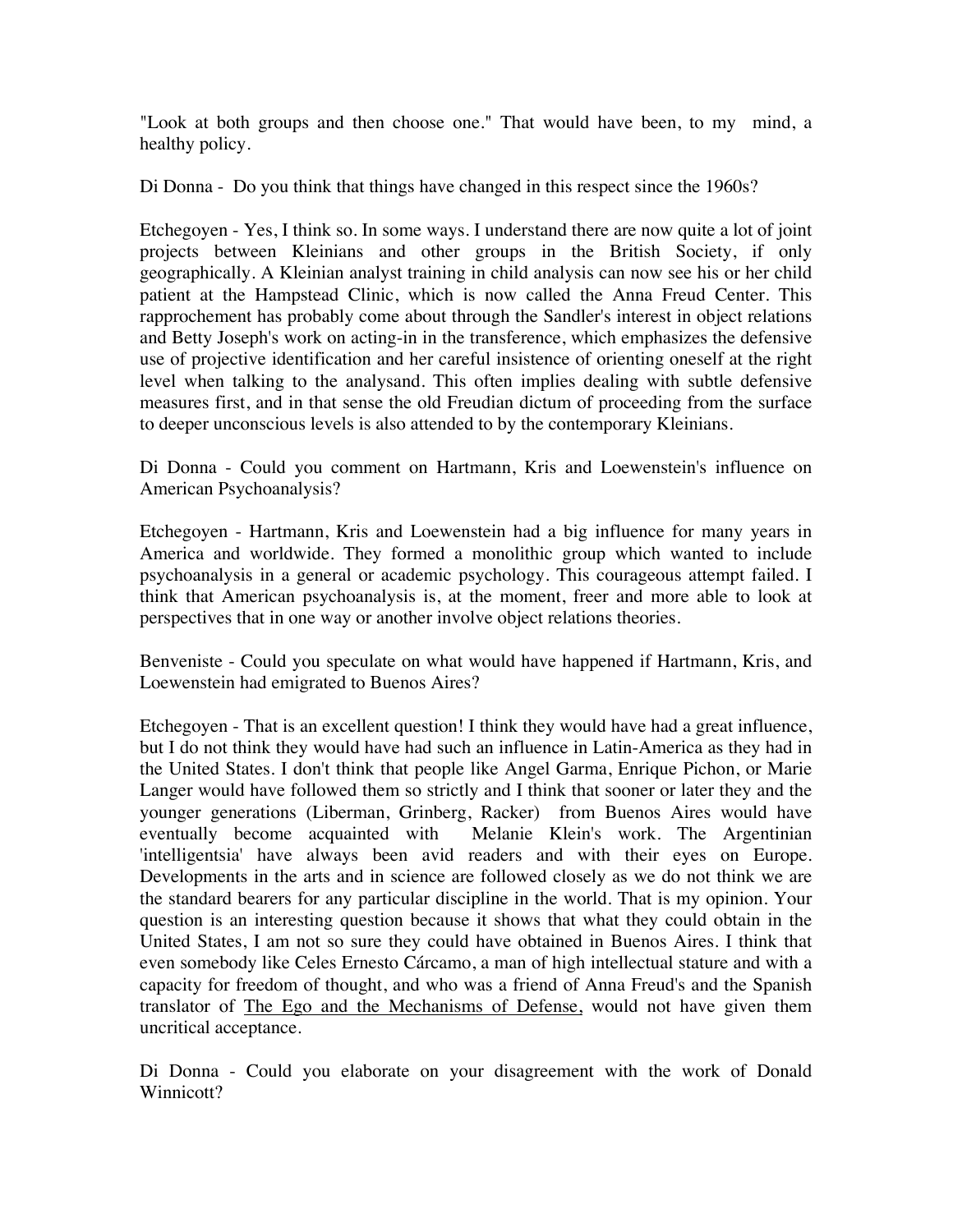Etchegoyen - I consider Winnicott to be a great thinker and a great analyst but I do not agree at all with his idea that psychosis depends entirely on the mother - or the mother's failure. I think, as Melanie Klein does, that there are parts of the mother and parts of the child that have a role in the development of the child and eventually of his or her psychosis. The way in which Winnicott conceptualizes psychosis and early development, I think, is too environmental. In my view he is not unlike Kohut in this respect. For the second edition of my book on technique I have added a critical comment on Margaret Little's recently published book on her analysis with

Winnicott. There I strongly criticize Winnicott's technique. I think that Winnicott's ideas about symbolism are a very valuable contribution, but his return to the theory of primary narcissism, and his disregard for the existence of schizoid mechanisms and envy, are a step backwards in psychoanalytic thinking. On the other hand, Winnicott's differentiation between un-integration and dis-integration in the child is very interesting. This is possibly a problem that Melanie Klein could never solve. In this sense, I would like to say that I value Winnicott more as a theoretician than as a contributor to psychoanalytic technique. Winnicott's concept of countertransference is completely Freudian - conservative. In the case of severely disturbed or regressed patients he thinks that there is no a real interaction between patient and analyst because the analyst just manages the situation. In regressed patients, Winnicott says, "management is the whole thing." I do not agree with him there. I trust interpretation - not management.

Di Donna - Could you comment on Baranger and Baranger's interpretation of Melanie Klein?

Etchegoyen - Willy Baranger was one of the best theoreticians in Buenos Aires. His book Position and Object in Melanie Klein's Work, is a very valuable work indeed He emphasized two aspects of Klein's work: object relations and the theory of the positions. He definitely says that they are not phases but they are dynamic positions in which there is a bigger interaction between patient and analyst. That is very valuable. I think he addresses some aspects of Melanie Klein's work and not others. In that sense, I have a wider view about Melanie Klein's work than what he proposes in his book. During the last years of his life Willy read a lot of Lacan and was able to teach his thinking to many psychoanalysts in Buenos Aires. He never became a 'Lacanian' but he did distance himself from Klein. I don't like his idea of "Campo dinamico" (dynamic field) in which the patient and analyst share an unconscious phantasy. This, in my opinion, does away with the necessary asymmetry for the analytic process to take place. I prefer José Bleger's concept of field. Bleger says that the analyst offers him/herself to let the patient configure a field. He is there offering himself but without mixing or confusing himself with the patient.

Di Donna - Could you tell us something about the differences between the Kleinians of Latin-America and the London Kleinians?

Etchegoyen - It is a good question, but a difficult one to answer. All Psychoanalysts that accept the theory of the schizo-paranoid and depressive positions, unconscious phantasy,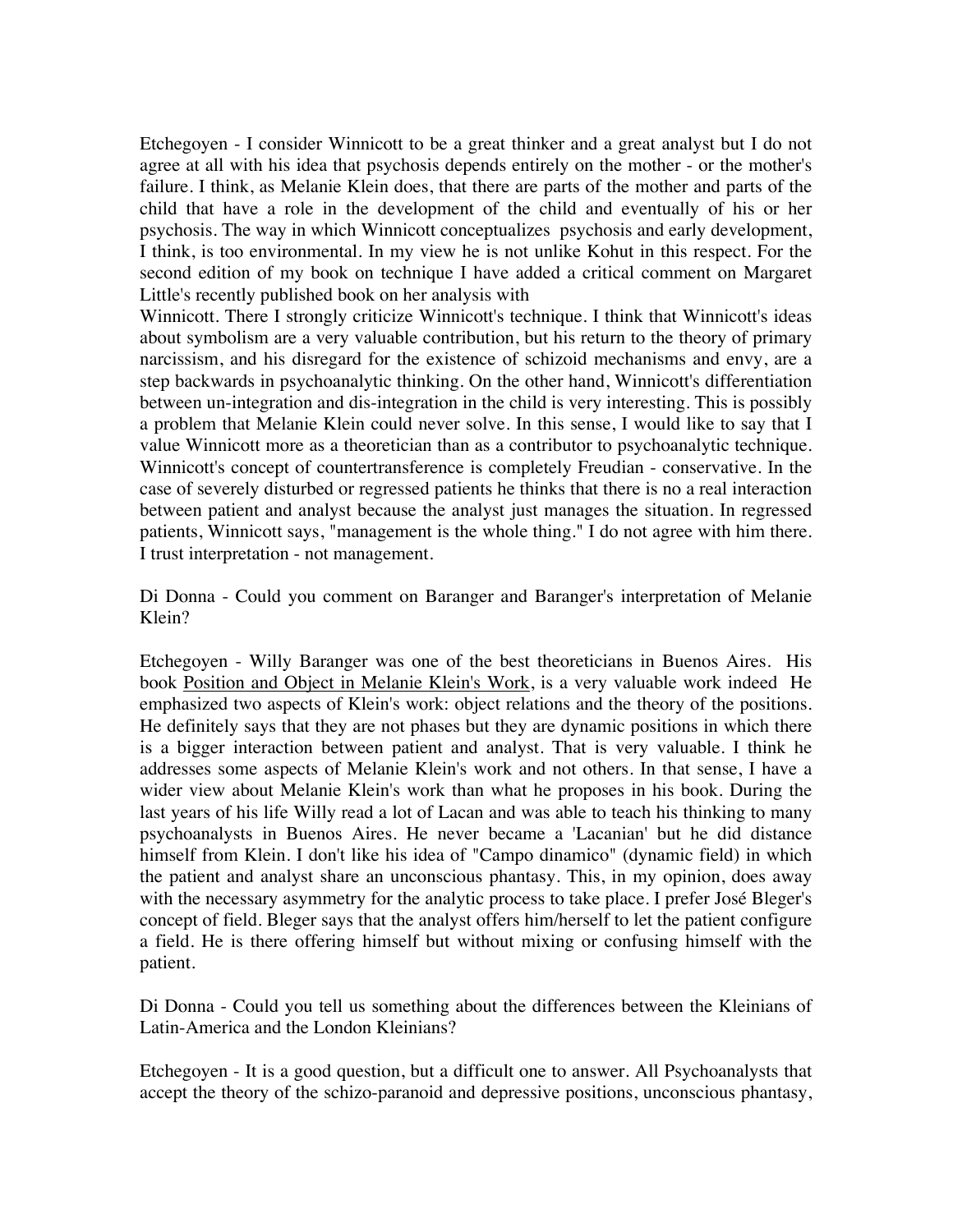internal objects, projective identification, primary (or endogenous) envy and, of course, that both the ego and the object are present from birth, are Kleinians. Furthermore, from the point of view of technique, Kleinian analysts do not wait to interpret and they interpret impartially both the positive and the negative transference. In this sense there is no difference between the London and Latin American Kleinians really. But there are differences in some details. To start with, the first generation of the London analysts were direct disciples of Klein and they were our teachers. There are now Kleinian analysts in many Latin-American countries. Naturally they are not all the same. Coming back to the question about London and Buenos Aires, I would say that the London Kleinians are more rigorous and militant. Buenos Aires Kleinians are perhaps more permeable to the thinking of other authors and they have, in my view, a more consistent theory of countertransference.

Benveniste - I have heard that psychoanalysis and the tango are both very important to the people of Argentina. What would you say are the differences and similarities between psychoanalysis and the tango?

Etchegoyen - That is hard to answer. The tango has had a big influence on me. I am a tango man. I always liked it. My eldest brother Pedro, who is my senior by 10 years and who was like a father to me since my father died when I was seven months old, was a wonderful pianist and composer of tango. He was very shy and perhaps too proud to be commercially successful. My mother used to sing Pedro's tangos. She would have liked to have trained as a lyric singer in her youth but, of course, my grandmother responded to such crazy ideas with a slap on her face. So music had always been important in the family, and the tango particularly so. The tango had a big influence on me but I don't know how it might be related to psychoanalysis.

Di Donna - But what about the rhythm of the tango between the two, the back and forth between the transference and the countertransference.

Etchegoyen - Yes, one could say a session can be like a well danced tango. But there are also other issues. For example, the importance and idealization of "the mother" in the tango is very evident. "Madre hay una sola" (Mother, there is only one) says the tango. But the tango is also very 'machista'. In that sense, it would be more related to the Phallic Phase and Freud's monistic theory of sexuality. But if we link what Luca said with the idea of asymmetry in the tango dance, I think that we could see an interesting connection. Asymmetry and complementarity- I would say. There is an asymmetry in the tango because in that dance, the man directs and guides the woman and the virtue of the woman is to adapt to what the man wants. In psychoanalysis the analyst directs like the man in the tango but must also be as receptive and flexible as the woman.

Benveniste - Dr. Etchegoyen, your visit to the San Francisco Bay Area, including the lectures that you have delivered and the case conferences that you have led, has been a very important event for our local psychoanalytic community and for Luca and myself personally. So, on behalf of all of us, I thank you for your visit and for this interview.